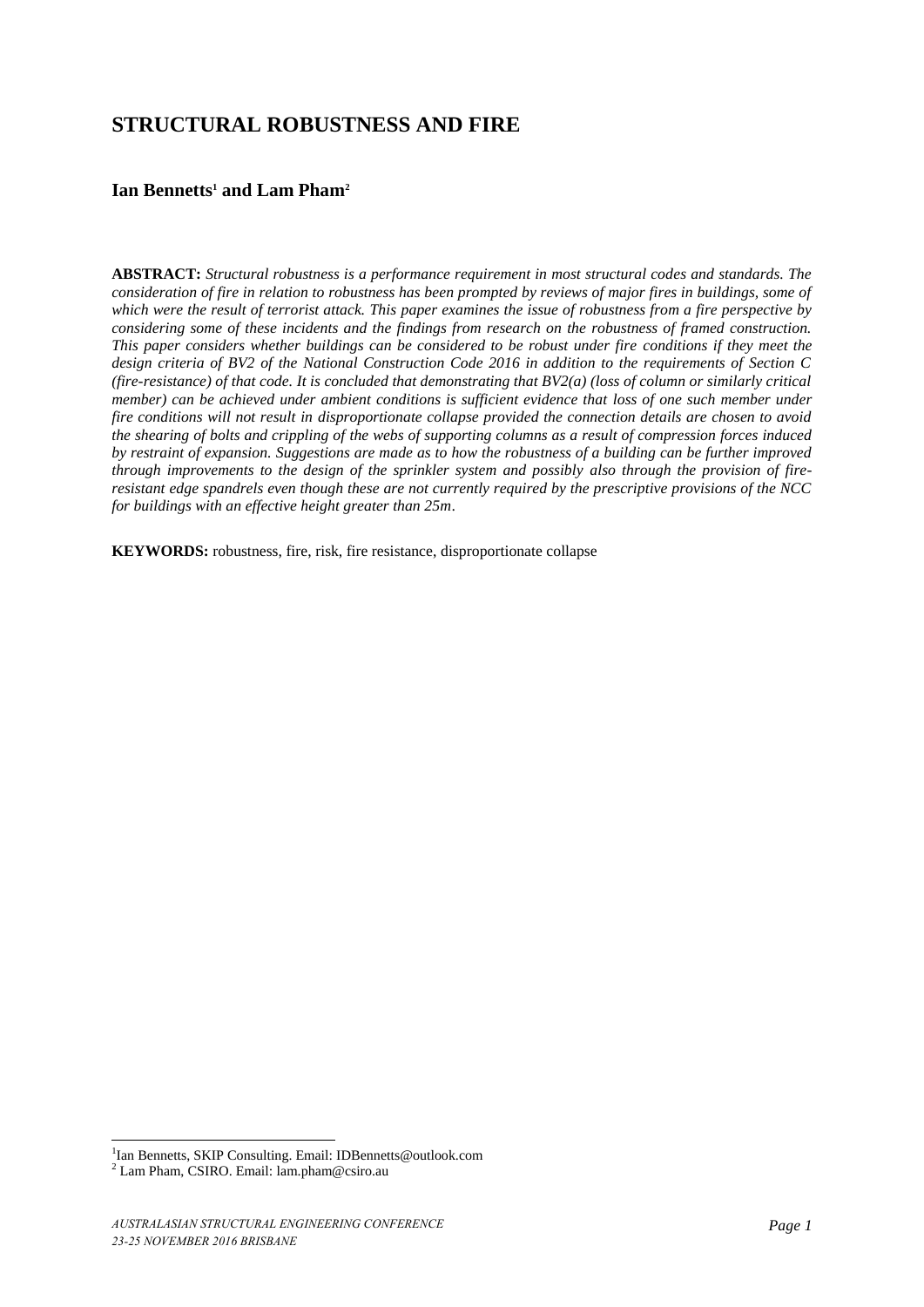## **1 INTRODUCTION**

The word *robustness*, in its common usage, can be considered to refer to an attribute of a product or system that will allow it to be forgiving of at least some events that may not have been specifically envisaged at the time of development of the product or system. These events have not necessarily been recognised *before* they occur. Thus a robust economy is one that is more likely to remain in sound condition despite the occurrence of an unforeseen recession. Similarly, in an engineering sense, a robust solution is one that is likely to show a level of tolerance to some events that were unforeseen or unable to be quantified at the time of design. The Building Code of Australia (BCA) used to require lift shafts to be constructed from concrete or masonry and still requires loadbearing internal and fire walls to be constructed of concrete or masonry. This longstanding requirement has been in place due to concrete and masonry being considered by some to be more resistant to damage and unauthorised alterations and therefore being of sufficient "robustness".

Performance requirement BP1.1 of Volume 1 of the National Construction Code (NCC) [1] states the following:

#### *BP1.1*

*(a) A building or structure, during construction and use, with appropriate degrees of reliability, must—*

- *(i) perform adequately under all reasonably expected design actions; and*
- *(ii) withstand extreme or frequently repeated design actions; and*
- *(iii) be designed to sustain local damage, with the structural system as a whole remaining stable and not being damaged to an extent disproportionate to the original local damage; and*
- *(iv) avoid causing damage to other properties, by resisting the actions to which it may reasonably expect to be subjected.*

*(b) The actions to be considered to satisfy (a) include but are not limited to—*

A list of actions is then given in clause (b) and includes those associated with dead and live load, wind, earthquakes, snow, thermal effects (ambient), liquid pressure from ground water, rainwater, earth pressure, differential movements, time-dependent effects, ground movement, construction activity and termites. It is of interest that fire is not specifically mentioned amongst these actions although it is not excluded.

In volume 1 of NCC 2016, a verification method (**BV2** Structural Robustness) has been added in relation to the above performance requirement. This states the following:

*Compliance with BP1.1(a)(iii) is verified for structural robustness by—*

*(a) assessment of the structure such that upon the notional removal in isolation of—*

*(i) any supporting column; or* 

*(ii) any beam supporting one or more columns; or* 

*(iii) any segment of a load bearing wall of length equal to the height of the wall*

*the building remains stable and the resulting collapse does not extend further than the immediately adjacent storeys; and* 

*(b) demonstrating that if a supporting structural component is relied upon to carry more than 25% of the total structure a systematic risk assessment of the building is undertaken and critical high risk components are identified and designed to cope with the identified hazard or protective measures chosen to minimise the risk.* 

The above title for BV2 links the term "robustness" with resisting disproportionate collapse (since BV2 relates to  $BP1.1(a)(iii)$ . BV2 also introduces the important concept of *risk assessment* as part of identifying critical elements and determining how to treat them.

In the United Kingdom, Part 3 of Approved Document A of the Building Regulations [2] requires that "The Building shall be constructed so that in the event of an accident the building will not suffer collapse to an extent disproportionate to the cause".



#### *Figure 1 Ronan Pt failure due to gas explosion*

The Guidance provided in Part 3 of that document makes reference to several industry guidance documents that link the *robustness* of a structure to its ability to resist disproportionate collapse. The issue of disproportionate collapse was first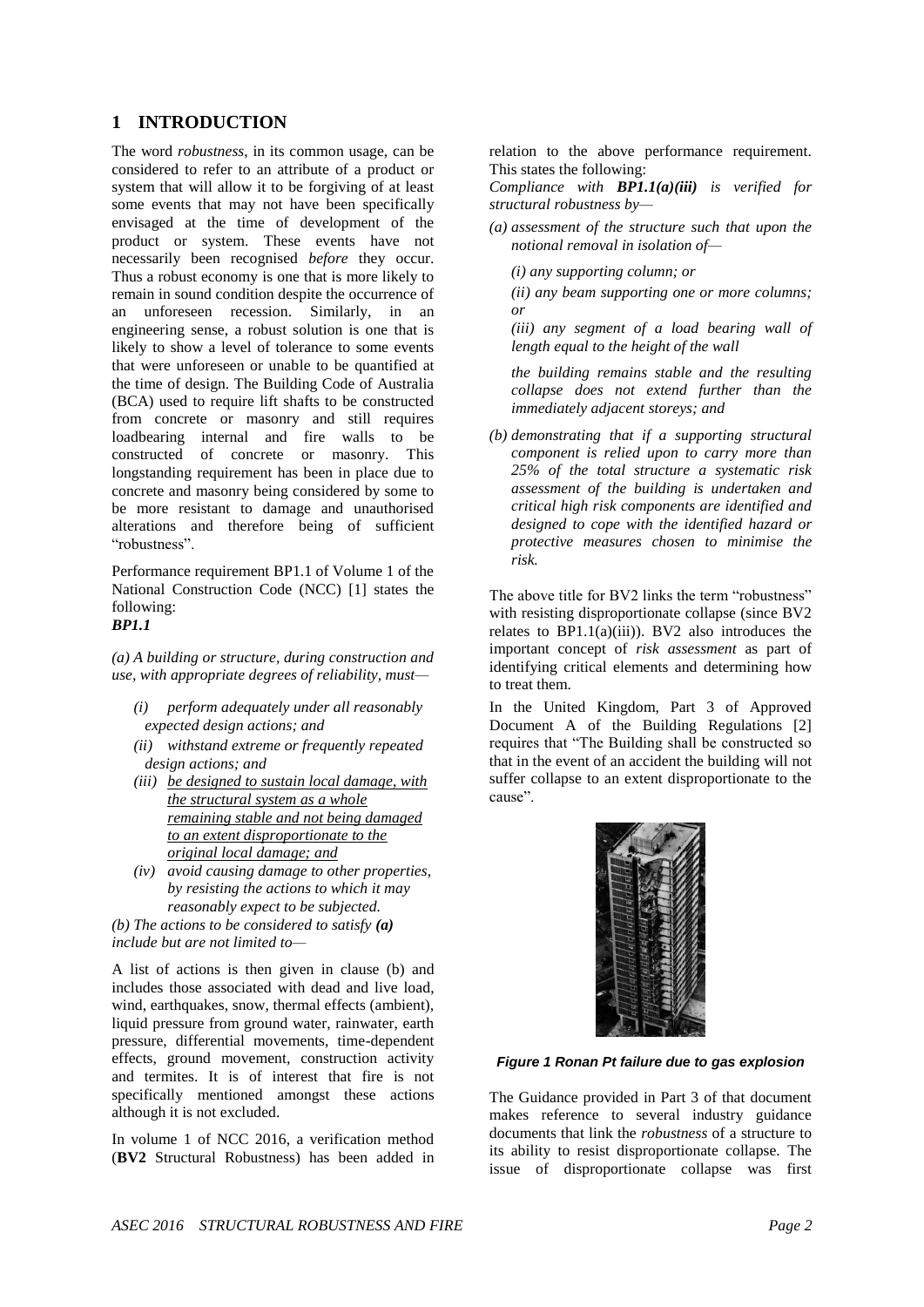recognised as an issue after the Ronan Point apartment incident in 1968 when an unexpected gas explosion in one apartment resulted in failure of a corner of the building (Figure 1). The panels of which building was composed relied on friction only to maintain connectivity.

EN1991-1-7-2006 [3] defines robustness as *the ability of a structure to withstand effects like fire, explosions, impact or the consequences of human error, without being damaged to an extent disproportionate to the original cause.*

It is noted that the above definition of robustness has been broadened to specifically mention *fire*, *explosions* and *impact*. This is probably not surprising given that this definition was developed after such incidents as the bombing of the Murrah building in Oklahoma in 1995 and the attack on the World Trade Centre buildings in NY in September 2001 during which the twin towers were subjected to both impact and fire. As will be noted below, designing against terrorist attack is problematic.

Since that time there has been discussion in the engineering literature of the importance of robustness in relation to fire (see for example Refs [5, 6]) in that it is implied that there are some fire scenarios that pose unique challenges that may not be sufficiently addressed by the normal robustness requirements such as those described above in relation to BV2. The purpose of this paper is to consider whether this is the case or whether it is sufficient to meet the fire-safety requirements of the NCC (i.e. those of Section C of volume 1 of the NCC) in addition to the robustness structural requirements such as those given by BV2. This is to be done by reviewing some of the significant fire incidents and research relating to robustness and fire and then by considering the connection between risk level and robustness.

### **2 ASPECTS OF FIRE BEHAVIOUR IN BUILDINGS**

Before considering a number of real fire incidents and the research on the observed or simulated behaviour of buildings in fire, it is necessary to consider some aspects of fire development and fire safety in buildings.

Unlike wind and earthquake and putting aside bushfires, building fires are not a "natural phenomenon" but the result of causes such as:

- a) equipment malfunction due to fault or ageing (mechanical and electrical)
- b) inappropriate use of heating equipment (e.g. portable heaters)
- c) poor work practices (e.g. cutting and welding without adequate procedures)
- d) accidents associated with the use of heating in the preparation of food
- e) smoking (almost non-existent in public buildings)
- f) arson (deliberate initiation of fire but not to the extent of g)
- g) terrorist attack

Unlike earthquake and wind, a) can be influenced by building maintenance and c) by adequate work practices. f) can be influenced by surveillance and the deterrent effect of the presence of other people. Approximately 8% of fires in US office buildings are deemed "suspicious" but can be considered to fall well within the accepted range of fire events experienced by buildings. Fires associated with cooking are common in Apartment Buildings but rarely extend beyond the room of fire origin indicating the importance of the presence of people as an important form of detection and mitigation.

Fires associated with a) to f) begin small and develop over time. This gradual fire development makes it possible for fires to be detected and extinguished prior to becoming an *out-of-control* fire event. Detection is achieved by the presence of people as well as automatic fire detection systems and suppression can be achieved via occupant firefighting (extinguishers) and automatic suppression systems such as sprinklers. In the case of g), the fire growth rate may be very rapid and since almost any explosive/incendiary device is possible, it will always be difficult to design against such events.

Fires in buildings can be localised as with most fires in carparks or in large high spaces such as atria or convention centres or where the combustibles are well separated. In many spaces, if fire growth is unimpeded, the fire will continue to spread and grow reaching a "flashover" conditions where hot gases issue from the openings and a significant proportion of the fuel surfaces are subjected to pyrolysis (the application of heat to the surface to convert the solid surface into combustible gases and particles) or can become fully developed and eventually spread throughout the immediate fire enclosure. During the early stages of a fully-developed fire the rate of pyrolysis can be very high such that only a proportion of the burning takes place within the enclosure but much of it is released externally in the form of flames at the edge of the building (see Figure 2). This has the following potential implications:

- (a) E*xternal* fire spread to the next level. The effectiveness of vertical spandrels (if they exist) at the edge of a building can be limited, particularly if the levels are not compartmentalised (e.g. an open-plan office).
- (b) Columns adjacent to the glazing are heated more significantly than columns in the interior.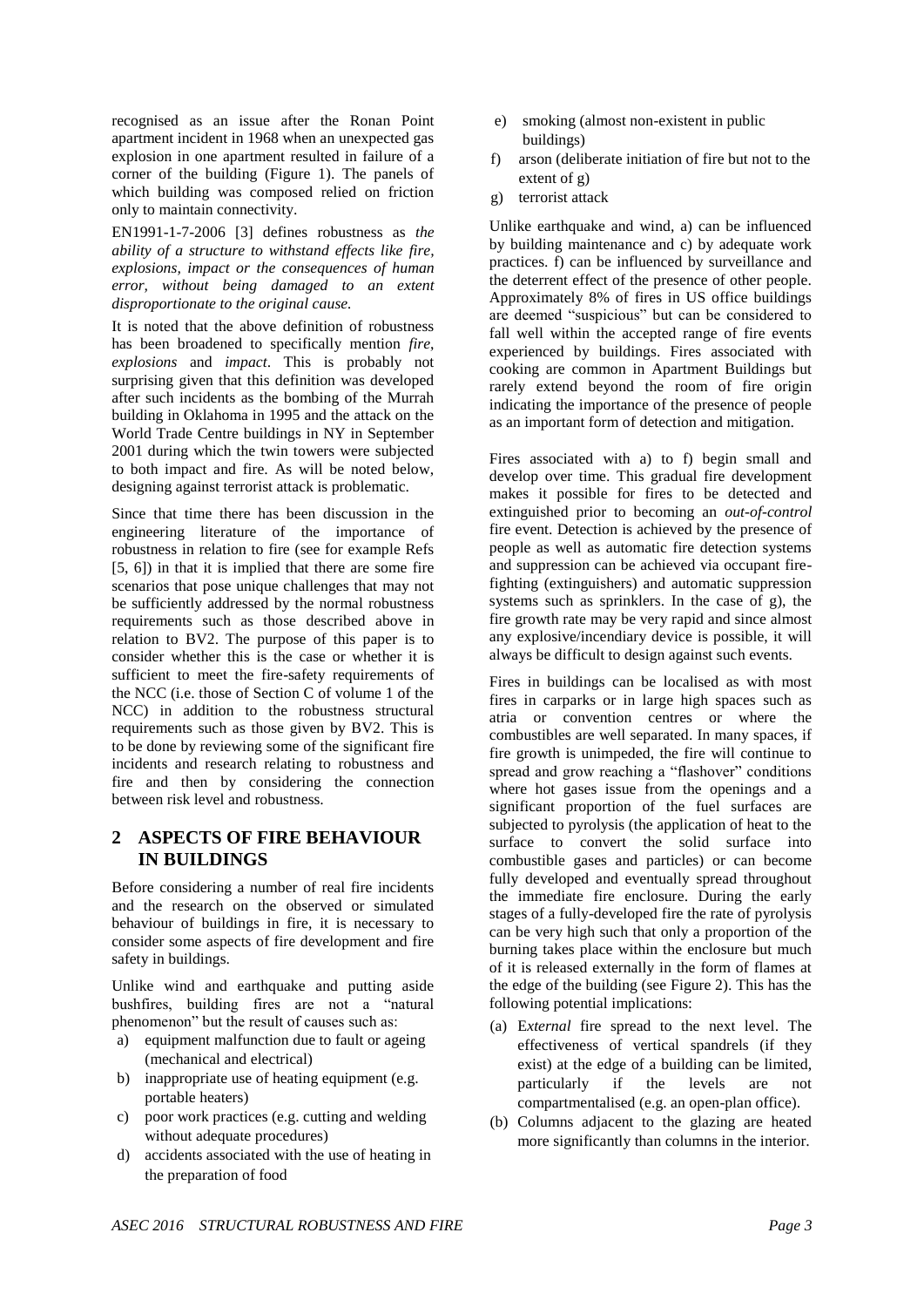(c) Column stability is reduced if heating is over a double or greater floor height.



*Figure 2 External burning - Delft University Fire*

A significant related issue associated with multistorey buildings is the use of combustible facades or curtain walls (Figure 3) which are popular from architectural and energy conservation perspectives but often poorly described (e.g. metal curtain walls with no mention of combustible content) or poorly understood. They are sometimes added without the knowledge of the fire safety engineer being described on the drawings as "metal curtain walls". The fire shown in Figure 3 is the result of a small fire on balcony at a lower level. Should flaming such as that shown in Figure 2 occur adjacent to such a combustible façade, the fire would be expected to spread rapidly up the height of the building.

|               | m             | <b>TTI</b> |   | n |  |  |
|---------------|---------------|------------|---|---|--|--|
| ш<br>٧        |               | <b>TTT</b> |   |   |  |  |
| шU<br>۲       | ПT            | <b>VT1</b> | ľ | n |  |  |
| Uhanti        |               | <b>YTT</b> |   |   |  |  |
| <b>Dinni</b>  |               | <b>TT1</b> | I |   |  |  |
| <b>Ultra</b>  |               | m          | ľ |   |  |  |
| <b>Uhit</b>   |               | m          |   |   |  |  |
| Ujur          |               | m          |   |   |  |  |
| Utilia        |               |            |   |   |  |  |
| <b>Vitual</b> |               | m          |   |   |  |  |
|               | <b>Tim</b>    | m          | ľ |   |  |  |
| <b>Line</b>   | m             | TT1        | ł |   |  |  |
| <b>TITTE</b>  | mm            | m          | ł |   |  |  |
| mm            | ma            | गा         | ı |   |  |  |
| m             | Tim           | m          |   |   |  |  |
| m             | mm            | m          |   |   |  |  |
| m             | mm            | m          |   |   |  |  |
|               | m             | m          |   |   |  |  |
|               | <b>TTTP</b>   | m          |   |   |  |  |
|               | <b>Window</b> |            |   |   |  |  |

*Figure 3 Vertical Spread Combustible Facade*

If we consider a fire that is confined to a particular enclosure, the rate of burning is largely dictated by the available ventilation (essentially from broken windows) and the duration of burning related to the total quantity of fuel (fuel load density x area) and the aspect ratio of the enclosure. Enclosures that are deep with respect to the ventilated side will burn significantly longer than relatively shallow enclosures with burning taking place from the ventilated face and extending back into the enclosure as fuel is progressively consumed. The gas temperature versus time relationships in fullydeveloped fires vary with location and time and is likely to differ significantly from the time versus temperature curve associated with the standard fire

test for which the temperature increases continuously with time. Extensive fully developed fires are almost impossible to fight especially if they are located well above the ground.

# **3 BUILDING FIRE INCIDENTS**

The concept of "robustness" has commonly been applied to buildings potentially subject to earthquake loading or terrorist attacks using high explosive. The use of the term in relation to fire has arisen after the 9/11 attacks and particularly in relation to one of the buildings on the NY site - WT7. which was not subject to direct attack but nevertheless collapsed about 7 hours after the initial fires developed. Three significant fires in high-rise buildings are now considered.

## **3.1 WORLD TRADE CENTRE BUILDING 7**

This review is given on the basis of information reported by others [6, 7]. This building was a 47 storey steel-framed building protected with fire spray on both columns and beams. Typical floors were glazed around the entire perimeter with<br>approximately 1.9m high glazing with approximately 1.9m high glazing with approximately 1.8m high spandrel separations between each window opening and the next above. These spandrels were constructed from 50mm fireresistant stone wool, an air gap and outer panels of granite. Cavity barriers were incorporated between the inner stone wool and the outer granite sections and at each floor slab the gap between the floor slab and the outer granite was fire stopped with stone wool. On the North and South faces the glazing was continuous across these sides on the building whilst on the East and West Sides the glazing was interrupted at approximately 2.5m centres by vertical sections of construction identical to the spandrel details having a width of 0.75m.

The steel-framed building incorporated composite floor slabs (W deck) supported by composite beams, which in turn, were supported by noncomposite girders. A typical floor plan for levels above Level 7 is shown in Figure 4. Lateral load resistance in both directions was achieved by moment frame action associated with the columns and beams located just inside the building façade. The connections between these members were moment connections. The external column spacing across the North and South faces was 5m whereas that associated with the East and West sides was 2.5m. Exterior belt trusses around the perimeter were also incorporated at two levels. The fires in WTC 7 were due to the collapse of WTC 1 located 105m to the South. Not only was there physical damage to parts of the building, burning materials entered the broken façade and initiated fires on multiple levels (10 floors) however, only the fires on Levels 7–9 and 11-13 lasted until collapse.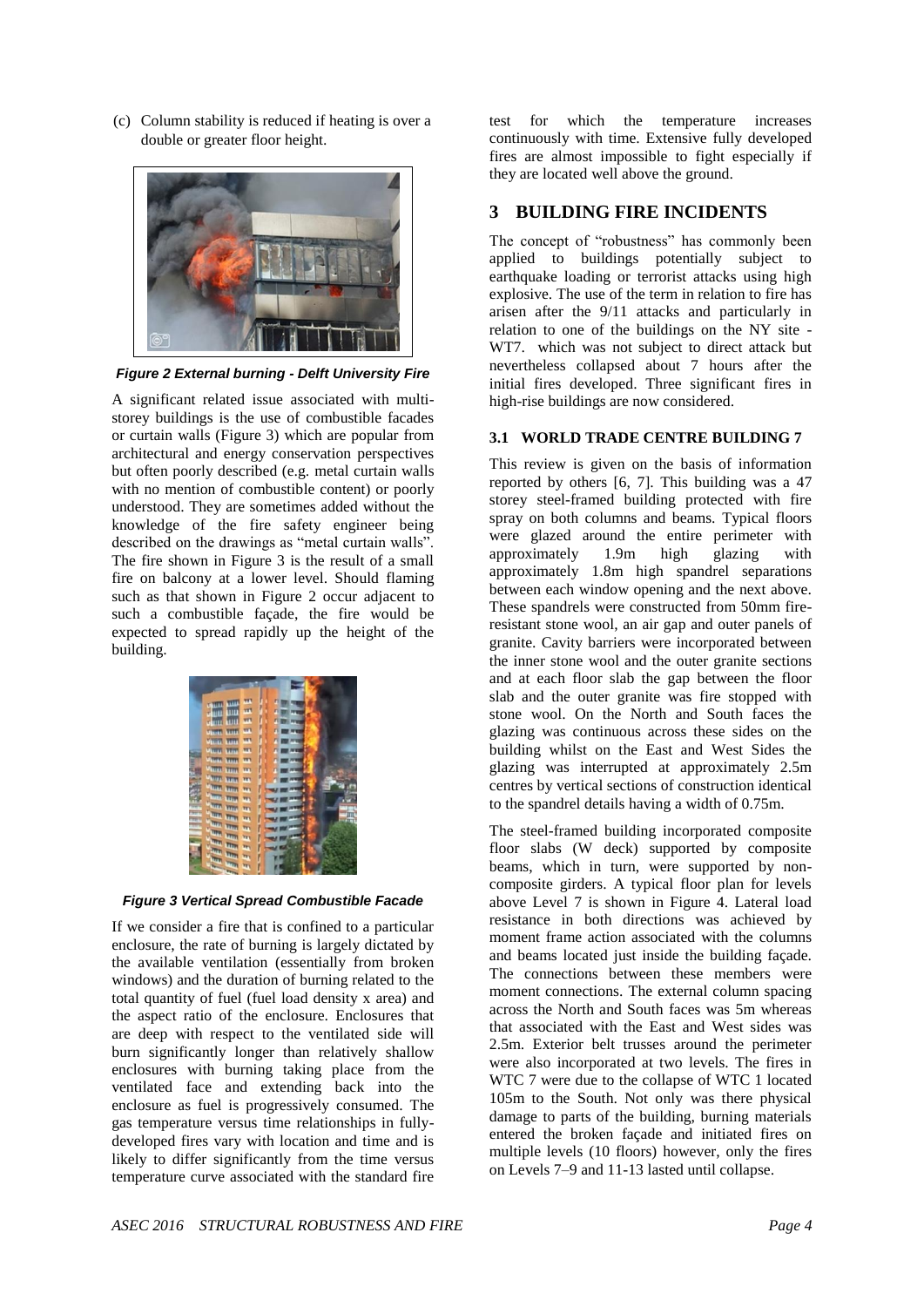

*Figure 4 Typical floor layout for WTC 7*

Due to the collapse of WTC 1 the main water supply to the building sprinkler system had failed and the duel tank storage provided within the building only served the sprinkler system above level 20. The fires below Level 20 were therefore not able to be extinguished by the sprinkler systems in the building. The fires burned for almost 7 hours before progressive collapse of the building occurred. The 4000 occupants had already evacuated following the attacks on WTC 1 and WTC 2.

The fire load on most levels was estimated to have been around  $20\text{kg/m}^2$  whilst the fire load density on levels 11 and 12 were considerably higher. The thicknesses of fire protection on the structural steel ranged from 22mm for the heavier columns, 44mm for the lighter columns and 13mm for the beams and girders. Ref [6] estimates that the temperature of the steel beams would have exceeded 600°C. The connections between the beams and girders are described as single plate shear connections (i.e. web side plates) with some double angle connections. Those between the beams and external columns were seated beam connections (i.e. bottom angle bracket with top angle bracket for lateral restraint) whilst those between the girders and the internal columns were endplate connections. All of these connections are connections designed to primarily resisting vertical reaction loads at the ends of the beams which are nominally pin-ended.

The collapse has been attributed to failure of the girders connecting interior columns 79, 80 and 81 (see Figure 4) due to instability of these girders caused by compression due to restraint of thermal expansion exacerbated by one-sided expansion of the attached beams causing twisting of the girders. Ultimately this resulted in failure of the connections with collapse of the floor and loss of restraint to the main interior columns. The failure of these columns initiated progressive collapse of the building.

Figure 5 illustrates that as steel beams expand when heated, any restraint of expansion will create compressive forces (see (a)). For example, a rise in temperature of 200 °C for a non-composite girder of 16m length will result in an expansion of around 40mm.



*Figure 5 Actions experienced during fire*

The associated compressive axial forces can be significant and may result in local or torsional buckling of the girder assuming adequate connection ductility (web or flange permitted to bear directly on column). The effect of buckling, combined with the reduction in strength with temperature is such that the bending resistance can be reduced to the extent, that in order to resist the applied floor loads, a component of the resistance must be provided through catenary action (see (b)) with axial tension forces acting in the beams and through the connections. Unless the connections can resist the combined tension and reaction loads, failure can occur.

Several observations can be made regarding WTC 7 and the observed behaviour:

- (i) The building resisted multiple fires for almost 7 hours – a significant performance
- (ii) No spread between levels due to flaming at the façade occurred
- (iii) The North-West corner of the building involves significant distances to the façade and with the window areas provided at the façade would have resulted in severe fires of substantial duration and well in excess of an "equivalent" standard fire duration of 60 minutes.
- (iv) The 13mm protection applied to the beams would have given a standard fire-resistance performance of around 60 minutes, albeit it was considered to give a fire resistance of 120 minutes. To achieve 120 minutes, a thickness of about 26mm would have been required. This anomaly occurs because of the US fire testing tradition of using restrained or unrestrained floor fire test results. Restrained floor fire tests give significantly better performance but the restraint conditions in the test are unlikely to be realised in practical building situations. An increase in fire protection would have probably have had a beneficial effect.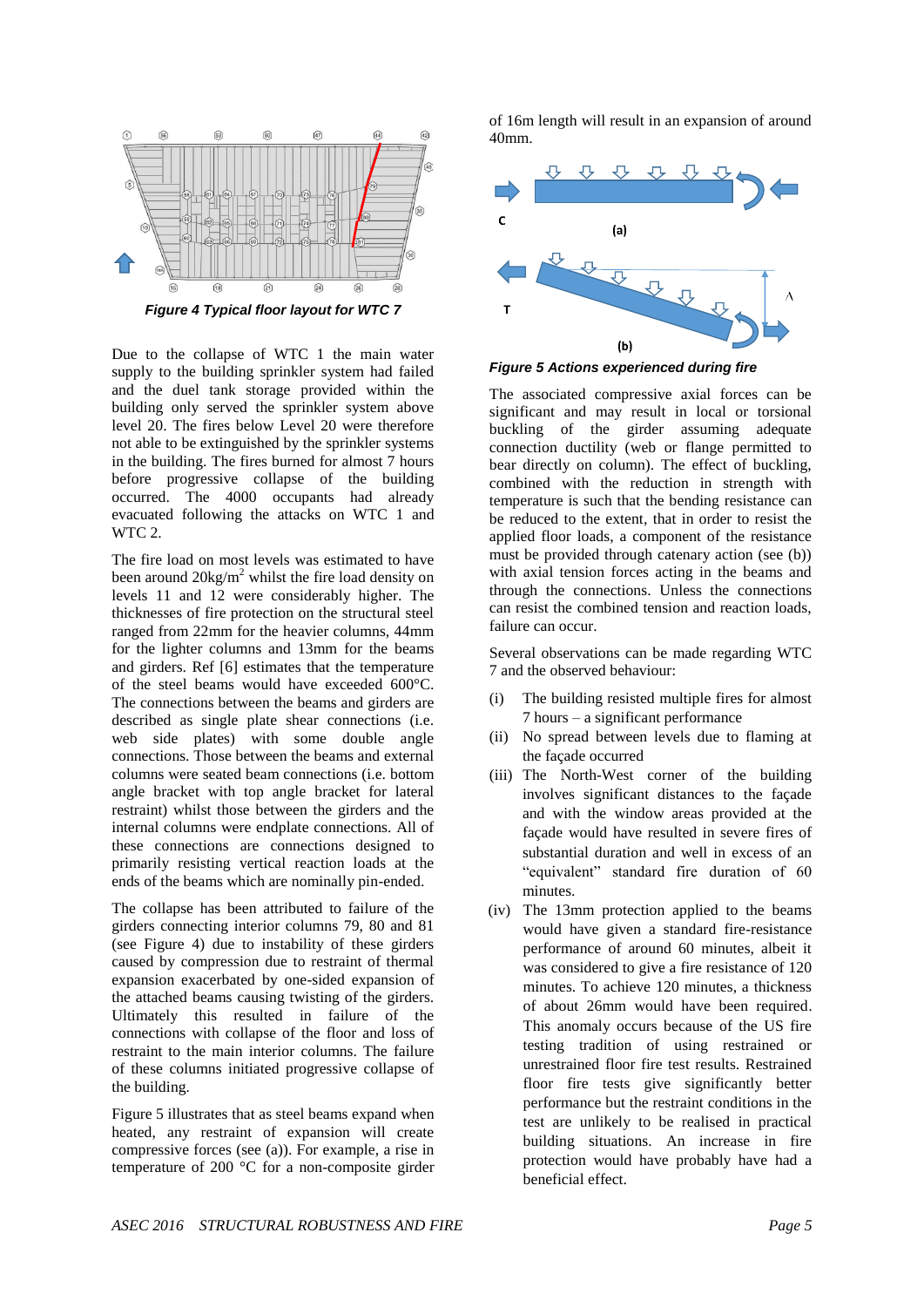(v) As noted in Ref [6], the building structure provided no alternative load path in the event of removal of one of the main interior columns. This is significant when considering the requirements to resist disproportionate collapse.

#### **3.2 CARACUS TWIN TOWERS**

The comments here are based on information reported in Ref [8]. In 2004, a fire commenced with the East Tower of Parque Central in Caracus, Venezuela. The fire occurred on the  $34<sup>th</sup>$  storey of the 56 storey building and eventually, despite brigade fire-fighting, spread up to level 50 consuming the combustible contents of the floors. The building was not occupied at the time of the fire and the sprinkler system had been isolated due to leakage and other issues. The basic plan area of each floor was 39.5m x 39.5m with glazing around the perimeter of the building being approximately 2.5m in height. A vertical spandrel of approximately 1.25m appears to have been provided between the glazing associated with each floor. to separate the glazing. Little is known of the fire load on the floors or the fire protection of the steelwork other than the steel was protected to achieve a fire-resistance of 120 minutes in accordance with US requirements.

The building structure has been described as a "concrete super-frame" [9] whereby the building consists of large external reinforced concrete columns with 3m high post-tensioned transfer floors (called macro slabs) every 12 storeys. Each macro slab provided vertical support to a steelframed 10 storey building which was laterally supported by the reinforced concrete columns. These steel frames consisted of steel columns and beams supporting composite slabs. The details of connections between beams and columns are unknown. A typical floor plan showing the interior steel columns and exterior reinforced concrete columns is shown in Figure 6.



**Figure 6 Typical floor plan (after [8])**

Ref [8] notes that the compartmentation of each floor was compromised by the presence of floor access panels that were not fire rated. The fact that the fire spread 17 floors is of great concern and it is not clear whether this was due to spread due to weaknesses associated with the floor access panels, external flame spread or both. Building codes such as the Building Code of Australia (BCA) require each level of buildings of Type A construction (rise in storeys greater than 3) to be a separate fire compartment such that fire is contained to one level. Some structural damage on one floor may be acceptable but structural damage on multiple floors is more likely to lead to progressive collapse.

As will be noted from Figure 6, there is no central core. If combustibles were distributed across the entire floor, given the distance to the façade, a fire of long duration (approaching the severity associated with 2 hour standard fire) could have developed on each floor. The increased window area compared to WTC 7 may have reduced the comparative burning duration but, on the other hand, would have also increased the likelihood of external fire spread. Unfortunately, nothing is known about the level of fire load or its distribution across the floor. Post-fire observations indicated that two floor decks had partially collapsed and that several beams were severely deformed. No details are known of the level of fire protection actually applied to the steel but clearly it was sufficient to prevent excessive temperatures in the steelwork.

### **3.3 MADRID WINDSOR**

The following discussion is essentially based on the description given in Ref [10]. On February 2005 at 11pm, a fire occurred in the 32 storey Windsor office tower in Madrid, Spain. Given the time of the fire, the building was unoccupied at the time of the fire. It was also the subject of a progressive upgrade program for the fire safety systems which included the protection of steelwork, fire stopping of penetrations and the installation of sprinklers. None of these tasks had been completed at the time of the fire. The building incorporated a concrete core, two reinforced concrete transfer structures (called "technical floors") and reinforced concrete internal columns. The exterior columns around the perimeter of the façade were unprotected steel members as were internal beams spanning between the reinforced concrete columns. The floors were two-way waffle floors which were vertically supported by the core, the reinforced concrete columns in association with internal unprotected steel beams and the unprotected perimeter columns. The fire commenced on the  $21<sup>st</sup>$  floor but within one hour all of the floors above that level (11 storeys) were involved in the fire. In the following hours, the fire spread downwards due to burning materials dropping though unsealed penetrations. Two hours after the above fire spread, chunks of the façade began to fall off and after another 2 hours (4am) the floor slabs above level 17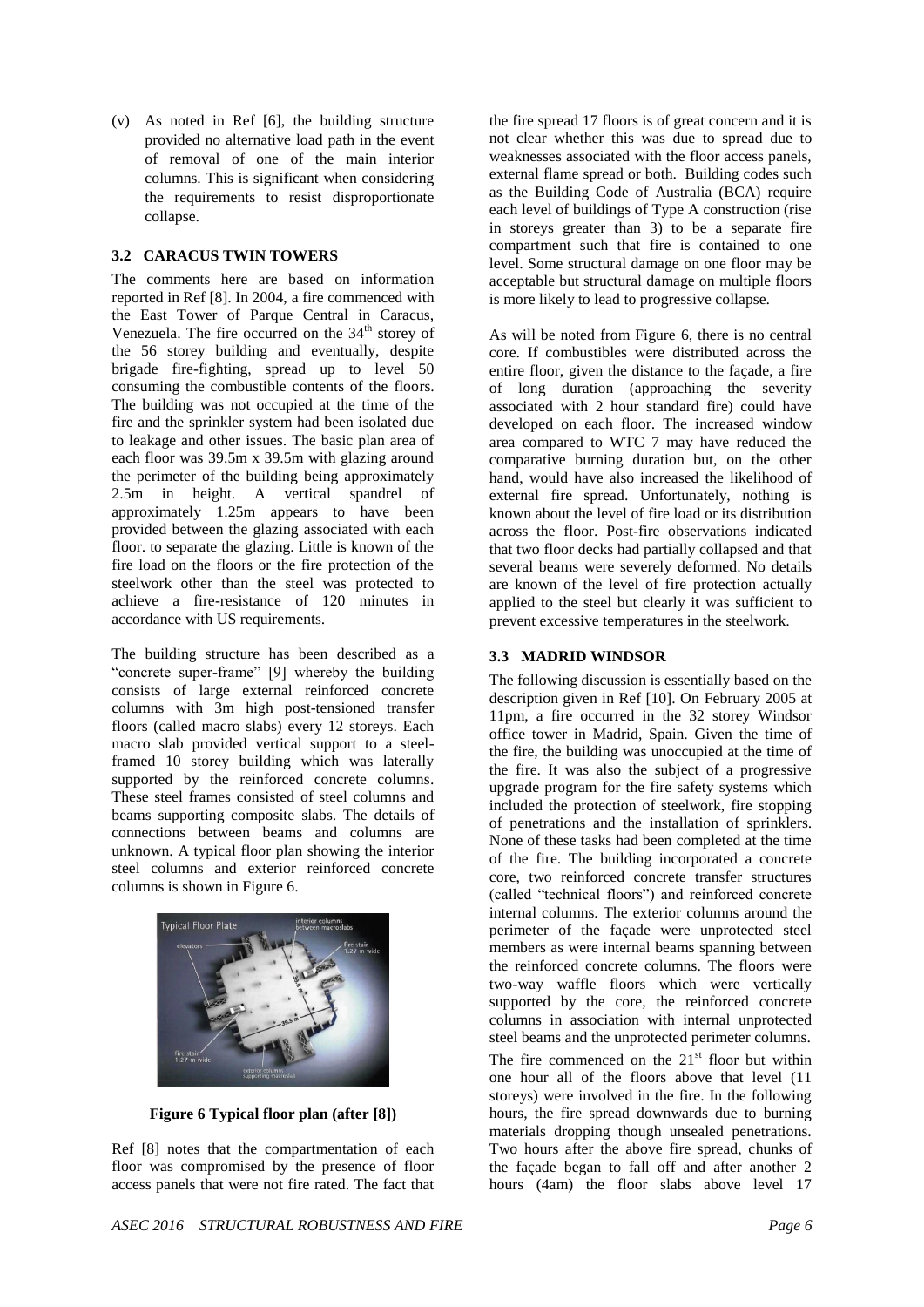collapsed but due to the presence of the technical floor below level 17, no floors below level 17 collapsed. This was also the case despite the continued spread of fire downwards. It needs to be noted that the structural steelwork below level 17 had been substantially protected as part of the upgrade program. The building has had to be replaced.



*Figure 7 Progression of fire (after [10])*

The following comments are made regarding this incident:

- (i) It is remarkable that floor collapse did not occur until 4 hours after involvement of all of the levels above Level 17.
- (ii) The spread of fire to levels above Level 17 is of great concern and highlights the importance of fire adequate fire-stopping of penetrations and between the façade and the floor.
- (iii) If the fire had been limited to one level, it is quite possible that the although the façade steel elements buckled, the perimeter of the building could have been supported by the columns above the fire floor acting as tension members, provided these were connected along their length so as to carry tensile force and provided the waffle floors and connections between the waffle floors and the perimeter columns had sufficient strength under normal temperature conditions. Such robust behaviour appears to have occurred in the levels below Level 17 where the steelwork on most levels (except for two) had been protected.
- (iv) The presence of the concrete core, substantial concrete columns and the technical floors clearly provided a high level of resistance against *overall* structural collapse, notwithstanding the fact that the damage was so great that the building had to be demolished and re-built.

#### **4 RESEARCH FINDINGS**

Considerable experimental and analytical work has been undertaken in Europe in relation to the robustness of steel structures in fire. Much of this work has focussed on the ductility of connections and the resistance characteristics of connections when subject to significant rotation. Although much of the focus of this research has been on steel carpark buildings subject to extreme local fires, the findings are relevant to a more general consideration of robustness. As explained when considering the fire associated with WTC 7, connections between columns and beams can experience high rotations, compressive and then tensile forces.

References  $11 - 19$  are a sample of the output from European-wide cooperative research programs which present the results of ambient and elevated temperature testing of a range of connections as summarised below.

| <b>Connection</b> | <b>Description</b>       | Ref    |
|-------------------|--------------------------|--------|
| <b>Type</b>       |                          |        |
| Web Cleat         | Double angles connect    | 13, 14 |
|                   | beam to column web or    |        |
|                   | flange                   |        |
| Flexible          | End plate welded only    | 11, 13 |
| Endplate          | to web of beam           | 14, 17 |
|                   |                          |        |
| Flush             | Heavier plate welded to  | 13, 14 |
| Endplate          | both web and flanges of  | 17, 18 |
|                   | with all bolts<br>heam   | 19     |
|                   | located between flanges  |        |
| Extended          | Heavier plate welded to  | 14, 17 |
| Endplate          | both web and flanges of  |        |
|                   | beam but extending past  |        |
|                   | top flange. Bolts as for |        |
|                   | flush endplate but with  |        |
|                   | one row also above top   |        |
|                   | flange                   |        |
| Fin Plate         | Side plate welded to     | 11,    |
|                   | column but connected to  | 13,    |
|                   | coped web of beam        | 14,18, |
|                   |                          | 19     |
| Reverse           | Used with tubular        | 12, 19 |
| Channel           | columns with channel     |        |
|                   | flanges welded to tube   |        |

*Table 1 Summary of Tested Connection Types* 

The experimental work reported by Wald [11] is concerned with the rotational ductility of connections associated with unprotected beams designed to act as part of the "slab membrane" mechanism that develops with partially fire protected floors. This information was obtained from a natural fire test undertaken on part of the steel-framed structure used for the Cardington tests. The connections (flexible web plate and side plate) provided vertical support throughout the natural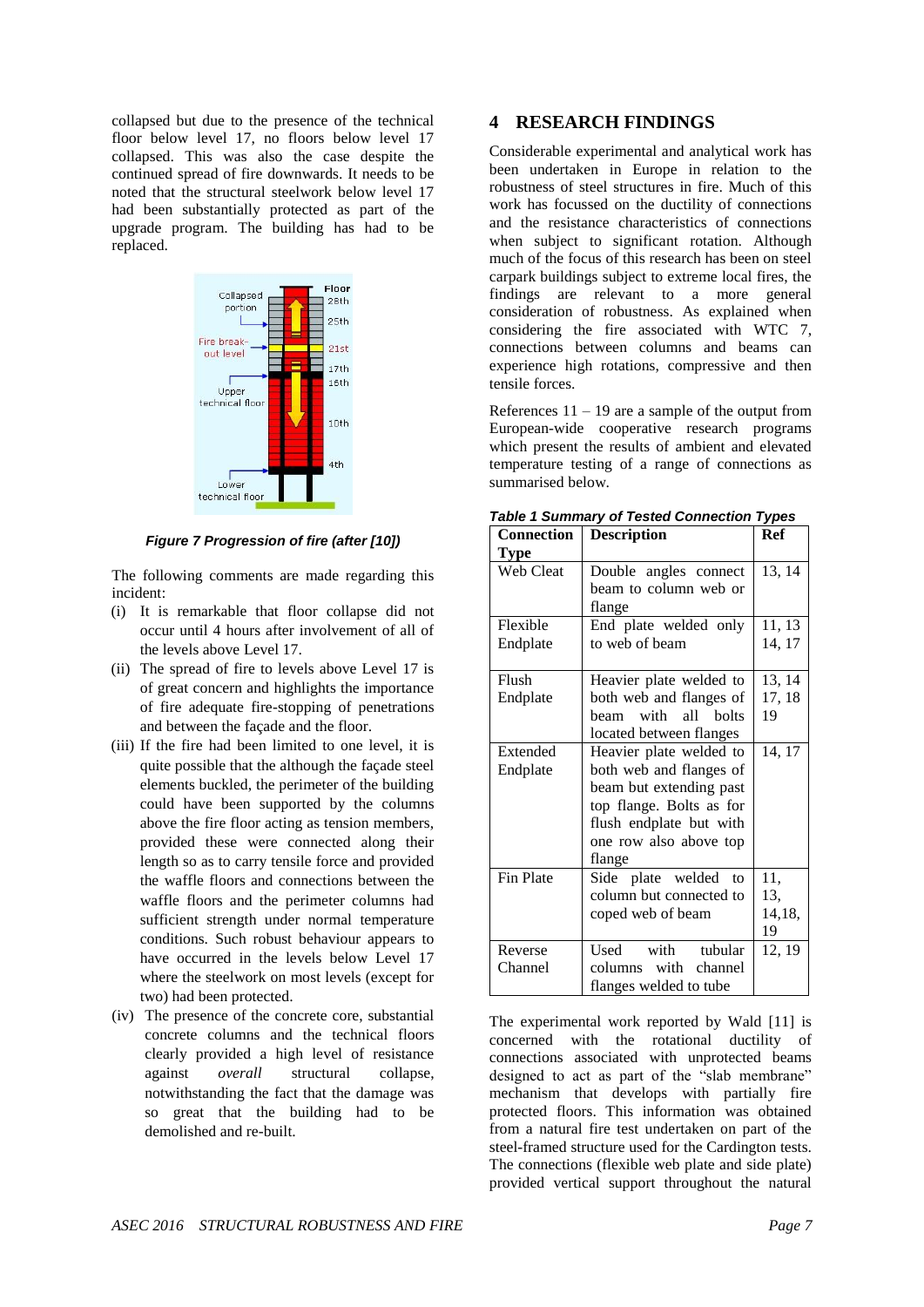fire although cracking was noted during the cooling process.

Wang and Dai [14] conducted furnace testing of a horizontal H frame consisting of two columns connected by a beam. No fire protection was applied to the steelwork except on the top flange of the beam to simulate the shielding effect of a concrete slab. A range of connections were tested (see Table 1) with the rotation at the joint and horizontal force in the beam being determined. The aim of the testing was to determine the tensile force versus temperature response for two different size columns. Not surprisingly, significant bending of the columns occurred with the lower beam flange causing plastic deformation of the column web and flange (the columns were not protected). The best performance with respect to resisting tensile forces at high temperature and high rotations were the web cleat (double angle), the fitted endplate and the extended endplate provided higher strength bolts (Grade 10.9) were used. Such connections were described as being the most "robust".

Ding [12] describes tests on connections between concrete-filled tubes and steel beams undertaken in the same manner as in Ref [14] using a horizontal H frame within the furnace. Connections considered were (a) special bolts and extended endplate (SHS only), reverse channel and flexible web, and reverse channel and fitted endplate. The latter is considered to give the best performance with respect to connection rotation and subsequent tensile resistance. Ref [19] is a more extensive description of the above testing and other tests undertaken on connections between steel beams and tubular sections. Burgess [13] reports the results of ambient and elevated temperature tests on flexible endplate, flush endplate, fin plate and web cleat connections where load was applied at various angles  $(35^{\circ}, 45^{\circ})$  and  $55^{\circ})$  to the horizontal to determine the rotation under combined tying (tension) force and shear. The fitted endplate was found to be the least ductile but have the highest strength.

References [16] and [18] describe the development of various assessment methods for determining the "robustness" of open-deck carpark structures. Global finite element models (FEM) have been developed to seek to model a range of connections including connections in steel-framed building utilising composite slabs. These models have been "calibrated" against test results for a range of connections. Simplified models have also been developed for use by the practitioner based on a combination of theoretical studies using FEM and test data. For the purpose of the current discussion, a generalised connection is shown in Figure 8.

A type of connection considered in [16] and [18] as being capable of permitting "robust" performance for a steel frame under both ambient and elevated temperature is based on the fitted endplate connection.



*Figure 8 Typical Connection showing Actions*

This connection is used in conjunction with a composite slab with ductile reinforcing bars in the slab at the connection location to enhance the hogging moment capacity. The potential failure modes with the above connection under fire exposure conditions are (a) failure of a connection component (e.g. bolts) due to tensile forces, (b) failure due to shear force (sometimes called punching shear) and (c) failure of the reinforcement due to excessive strain at a crack.

An FEM analysis has been used to study the impact of loss of a column in an open-deck carpark due to unexpectedly high temperatures. The possibility of the above modes of failure at the connection is also considered, however, for the purpose of this paper only the column loss scenario will be considered. Potential failure of an interior column on either the lowest level, a middle level or the uppermost level of an 8 storey carpark building were considered.

A fire associated with the lowest level is illustrated in Figure 9. Loss of a column at a lower or midlevel results in vertical displacement of all of the floors above with the loads normally resisted by the column now being resisted by the double span beams at the fire level and the levels above. Proportionally more load will be resisted by the ambient floors due to their greater stiffness. The vertical deformation at the column location results in sagging bending at this location and hogging bending at the adjacent columns on each level. The development of tensile membrane forces in the beams can be very beneficial but depends on the ductility of the connections (particularly for the ambient floors) under combined bending and tension and the *ability of the surrounding structure to resist these tensile forces*. The loss of an exterior column and particularly a corner column can present a greater challenge. The magnitude of membrane tensile force *required* to achieve equilibrium is a function of the deflection (or sag)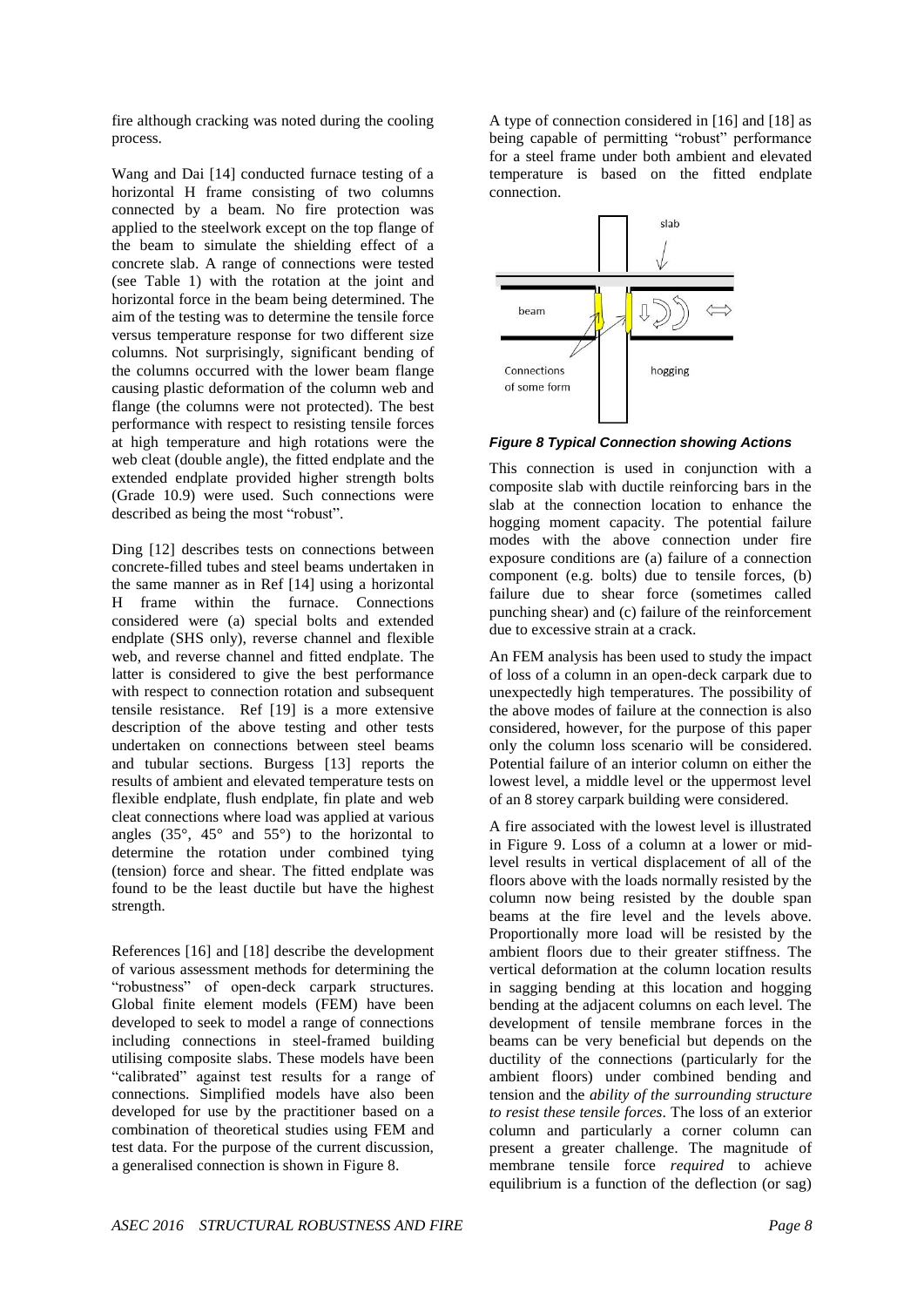at the (failed) column location and the sagging and hogging bending capacities. For example, a total in-plane extension of 32mm (e.g. 16mm at each end) of 10m span beams on each side of a column will permit a total sag of 800mm. The ductility of the connections whilst sustaining significant net tension forces is therefore critical and can be achieved under ambient conditions if appropriate connection details are used. Under elevated temperature conditions, the ductility increases whilst the bending and tensile capacity reduce. Nevertheless, application of the above approach can be used to demonstrate that loss of a column in an upper level of the building or at ground level will not result in progressive collapse, despite failure of a column. This is true under both ambient and fire conditions provided suitable connections are used.

|  | <u> Maria Laborator</u>                                        |
|--|----------------------------------------------------------------|
|  | <u> Timbulan me</u>                                            |
|  | $\overline{\phantom{a}}$<br><b>Linder of the United States</b> |
|  | $\overline{\phantom{a}}$<br><b>Continued Street</b>            |
|  |                                                                |

*Figure 9 Local Fire Exposure*

Research into the behaviour of steel and composite buildings in fire has provided information on the characteristics of various connections with respect to their ductility and ability to resist tension under both ambient and elevated temperature conditions and permits an assessment of structural robustness under either ambient or fire conditions.

### **5 ROBUSTNESS IN FIRE**

As noted in the introduction to this paper, BCA verification method BV2 permits the robustness of building structures to be tested by removing any individual column or other significant supporting member and demonstrating that disproportionate failure cannot occur  $(BV2(a))$ . The expectation is that such an assessment need only be done at ambient temperature. If BV2(a) can be demonstrated as being achieved under ambient conditions, is this sufficient to demonstrate *structural robustness* under fire conditions? This is designated as Question A. This question cannot be answered without considering a further question:

under what circumstances will meeting the robustness test of BV2(a) under *fire conditions* prove to be important? This is designated as Question B. The answer to this question is considered first.

For buildings in which the structural members are designed to meet the prescriptive measures of the BCA relating to fire resistance levels (FRLs), BV2(a) is relevant to a greater or lesser extent in the following situations:

- (i) Where defective or inadequate fire protection has been applied to *a* member. Although there is a level of quality control with the application of fire protection or placement of reinforcement to get a particular concrete cover, there is a level of uncertainty and it is remotely possible that fire protection may not have been applied correctly (or at all) to a particular member. This is considered to be the exception rather than the rule. In the event of a fire, loss of this member will not result in catastrophic failure of the building if the building has been designed to be robust with respect to considering the effect of removing a column. However, if the fire protection material has a systemic fault then meeting the requirements of BV2(a) will not prevent disproportionate collapse. Robustness is not meant to cope with systemic errors such a generally defective fire protective coating. Such errors must be minimised by adequate quality control.
- (ii) Fire in part of the building that is more severe than can be resisted by a member protected to achieve the FRL required by the prescriptive provisions. If this greater than expected severity is *localised* to the vicinity of a particular member, then loss of that member may not lead to disproportionate collapse if the building has been designed to be robust under fire conditions. If, however, the severity is greater in the vicinity of several members (e.g. more than one column) then building collapse may occur.
- (iii) A fire resulting from a significant destructive act (terrorist act). A building designed to be robust under fire conditions will behave better under such circumstances than one for which robustness has not be considered. However, whether the building suffers disproportionate collapse or not, will depend on the magnitude of the terrorist act (bigger aircraft or missile), the number of members lost due to impact and the number of levels experiencing severe fire exposure.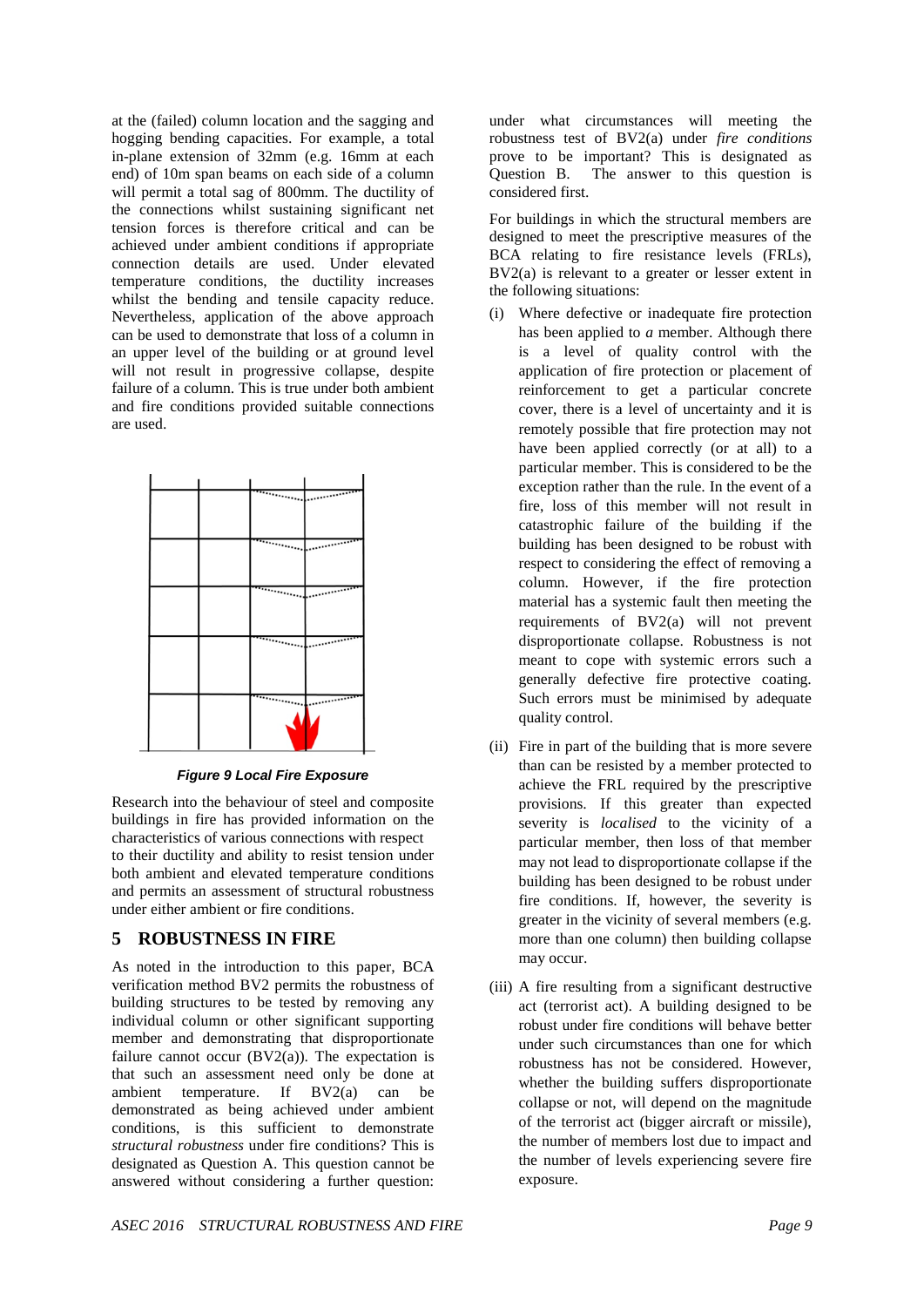Question A is now considered for buildings in which the structural members are designed to meet the prescriptive measures of the BCA relating to fire resistance levels (FRLs).

Given sufficient time, the temperatures of the surrounding members on the level of fire origin increase and this results in both expansion and reduced strength and stiffness. For example, the free expansion associated with a 12m length of steel beam subject to an increase in temperature of 450°C above ambient is 60mm. If this expansion is restrained, compressive forces will develop in the beams and be applied through the end connections. In that case it will be important to ensure bolt shear failure under compression does not occur. Compressive forces in the lower flanges of steel beams, once contact is made with the supporting column, can result in local buckling of the beam flange or crippling of the column web. Only the latter failure mode is of concern but its occurrence depends on the thickness of the web. These are matters relevant to the detailing of steel and composite construction and are not relevant for other forms of construction such as reinforced or prestressed concrete.

*Provided connection details are chosen to avoid the shearing of bolts and crippling of the webs of supporting columns (steel construction issues only), and it can be shown that BV2 (a) can be achieved for ambient conditions, then it can be assumed that the building can also survive the loss of a column under fire conditions.*

Reference [20] discusses the issue of robustness from different perspectives and notes that measures other than *structural robustness* can and should be considered with respect to achieving a robust building design. It also recognises that a more robust building is a lower risk building. From a fire perspective this could mean that for certain buildings, a greater fire resistance may be considered for certain members than is ordinarily required and/or that any applied fire protection material should have a greater level of mechanical resistance if it is considered likely to be subject to blast or impact.

Current building regulations require mid and highrise buildings to be designed such that structural members including the floors achieve a prescribed FRL with each level being designed to be a compartment and separated from the one above by fire-resistant floors. In Australia, fire-resistant edge spandrels are only required if buildings are not sprinkler protected. Sprinkler protection is required for buildings with an effective height greater than 25m. Disproportionate collapse can only occur in the event of sprinkler failure since only unsprinklered fires are capable of significantly heating structural supporting members. If sprinkler system failure occurs, it is

more likely that disproportionate collapse could occur since fire will be more likely to spread to levels above the level of fire origin, especially if the edge spandrel is non-existent or ineffective.

A more robust building solution from a fire perspective should incorporate a *robust sprinkler system* which will have the following characteristics:

- (a) Each level will incorporate a separate monitored isolation valve. This, in association with an appropriate sprinkler management protocol will increase the reliability of the system and therefore further reduce the likelihood of having a fire capable of causing member failure.
- (b) The sprinkler system should be capable of delivering water at the required flow and pressure to significantly more sprinkler heads than the minimum required by AS 2118 [21] for the occupancy class in order to reduce the likelihood of fire spreading between levels should the sprinkler valve be closed on the level of fire origin due to building works on that level.

For buildings with open-plan floors, consideration should be given to incorporating effective spandrel panels at the edges of medium and high-rise buildings and paying particular attention to gaps at the edges of floor through which fire could pass to the next level in the event of sprinkler failure.

## **6 CONCLUSIONS**

NCC Performance requirement BP1.1(a)(iii) requires buildings to be designed to be structurally robust. Verification method BV2 provides guidance and greater clarity with respect to how robustness should be demonstrated.

The issue of structural robustness in fire has been raised in response to the performance of buildings under either terrorist attack or other major fires. This paper has reviewed some of these incidents to better understand the key contributing factors to the observed performances and any lessons with respect to robustness. Structural robustness has also been the focus of much research into the behaviour of steel and composite buildings with little or no fire protection and key findings from this research are also considered.

This paper considers whether buildings can be considered to be robust under fire conditions if they satisfy the design criteria of BV2 in addition to the requirements of Section C (fire-resistance). It is concluded that demonstrating that BV2(a) (loss of column test) can be achieved under ambient conditions is sufficient evidence that a column can also be lost due to fire exposure conditions without causing disproportionate collapse provided the connection details are chosen to avoid the shearing